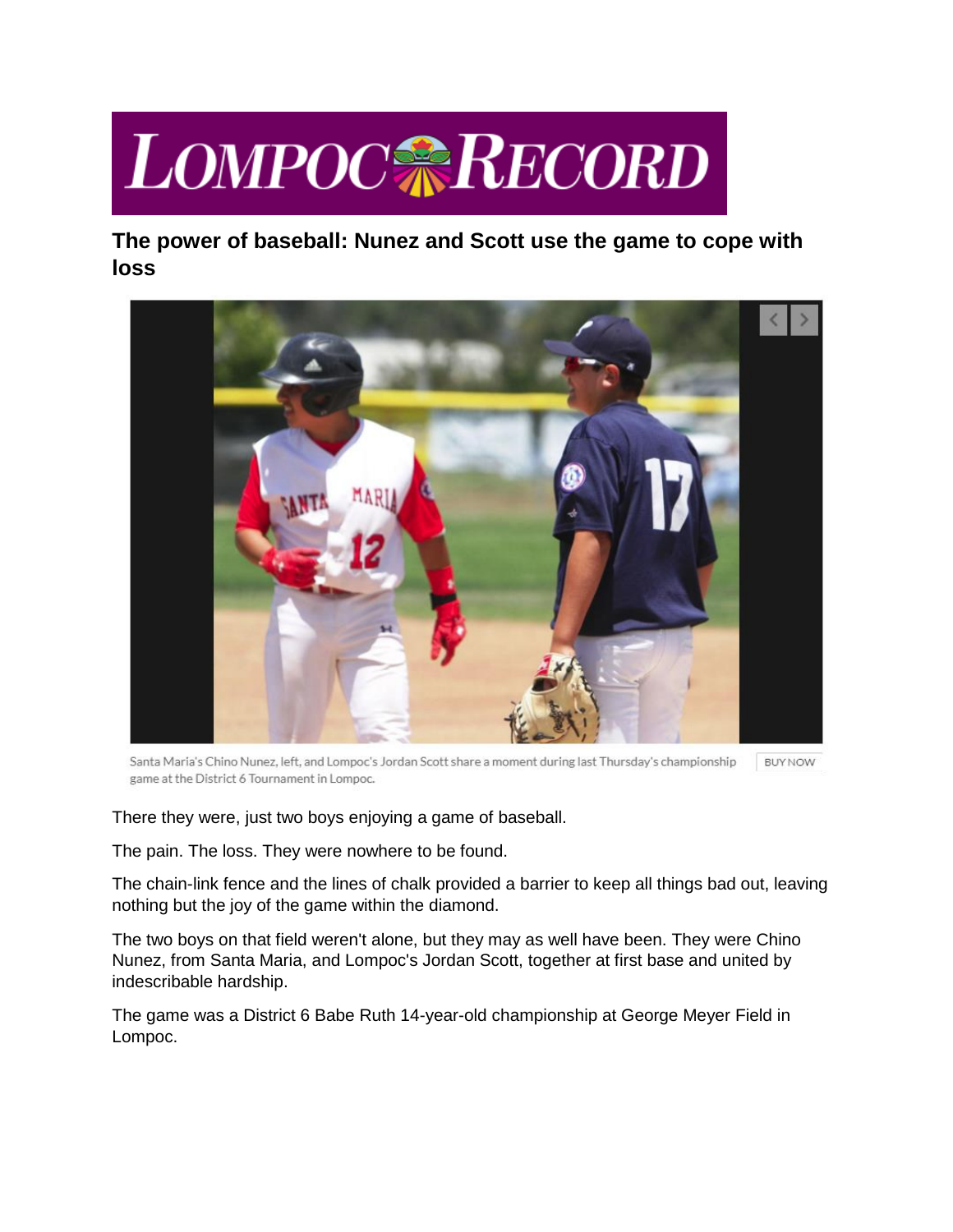The two met at Scott's first base after Nunez earned a trip there on a bloop single. The two shared a few words, a laugh and a smile. Those unaware never would've guessed all the two have been through.

Both Nunez and Scott know all too well the pain that comes with the loss of an older brother, though that loss came about in different ways.

Chino's older brother Ivan went missing the day after Christmas in 2015. His body was later found in February near an abandoned building in Nipomo. Authorities ruled the death a suicide. Ivan was 16.

Noah Scott, Jordan's older brother, was diagnosed with leukemia in the summer of 2016. [Noah](https://santamariatimes.com/news/local/impactful-young-man-lompoc-teen-noah-scott-remembered-for-his/article_04cd7b20-71ea-5e8b-9ad8-166d08339909.html)  [passed in June of 2017](https://santamariatimes.com/news/local/impactful-young-man-lompoc-teen-noah-scott-remembered-for-his/article_04cd7b20-71ea-5e8b-9ad8-166d08339909.html) at the age of 15.

Both Ivan and Noah loved the game of baseball. Ivan was a standout catcher who would've played for Santa Maria High's varsity team the spring after his death. Noah Scott was just as talented, playing youth baseball in Lompoc and making All-Star teams.

Chino and Jordan have took on the mantel of skilled baseball players for the Nunez and Scott families.

Chino was a starter as a freshman on the Santa Maria High varsity team last spring. Jordan Scott has played for the Lompoc Babe Ruth All-Stars the last two summers.

The two have gotten to know one another quite well, says Jordan's father Chuck Scott.

Last summer, both Chino's Santa Maria team and Noah's Lompoc team advanced to the state 13-year-old Babe Ruth tournament. They will do the same thing as 14-year-olds this week with the state tournament in Madera.

Chuck Scott is a firm believer in the healing power of baseball.

"It's an avenue so they don't have to think about their losses and they can just focus on what they're passionate about," Chuck said after Lompoc beat Santa Maria in the District 6 14-yearold title game last week. "Knowing both of the boys like we do, I know that they use it as an outlet for their pain.

"They've become pretty good friends. We have a lot of friends on the (Santa Maria) team that supported Noah during his fight. It's special that we always seem to be going to state with them."

The local baseball community supported both families during their time of need. The Santa [Maria High baseball team hung Ivan's jersey](https://santamariatimes.com/sports/high-school/santa-maria-saints-cif-title-carries-much-weight/article_c0be92f7-efd3-58f9-87ad-90546c3ad721.html) in the dugout of every game, even as they went on to [win a CIF title in 2017.](https://santamariatimes.com/sports/local/saints-bring-it-home-for-ivan/article_a5ab0020-b025-5ea0-8288-ffcaab3b2b72.html)

Babe Ruth teams and tournament organizers have donated funds to the Scott family in honor of Noah. Players wore orange in to raise awareness for leukemia research. Last summer, Noah threw out the first pitch to kick off the Lompoc Babe Ruth season.

The pain that comes with loss may return for these two once they leave the field and step outside those lines of chalk, but the baseball diamond will always provide some respite.